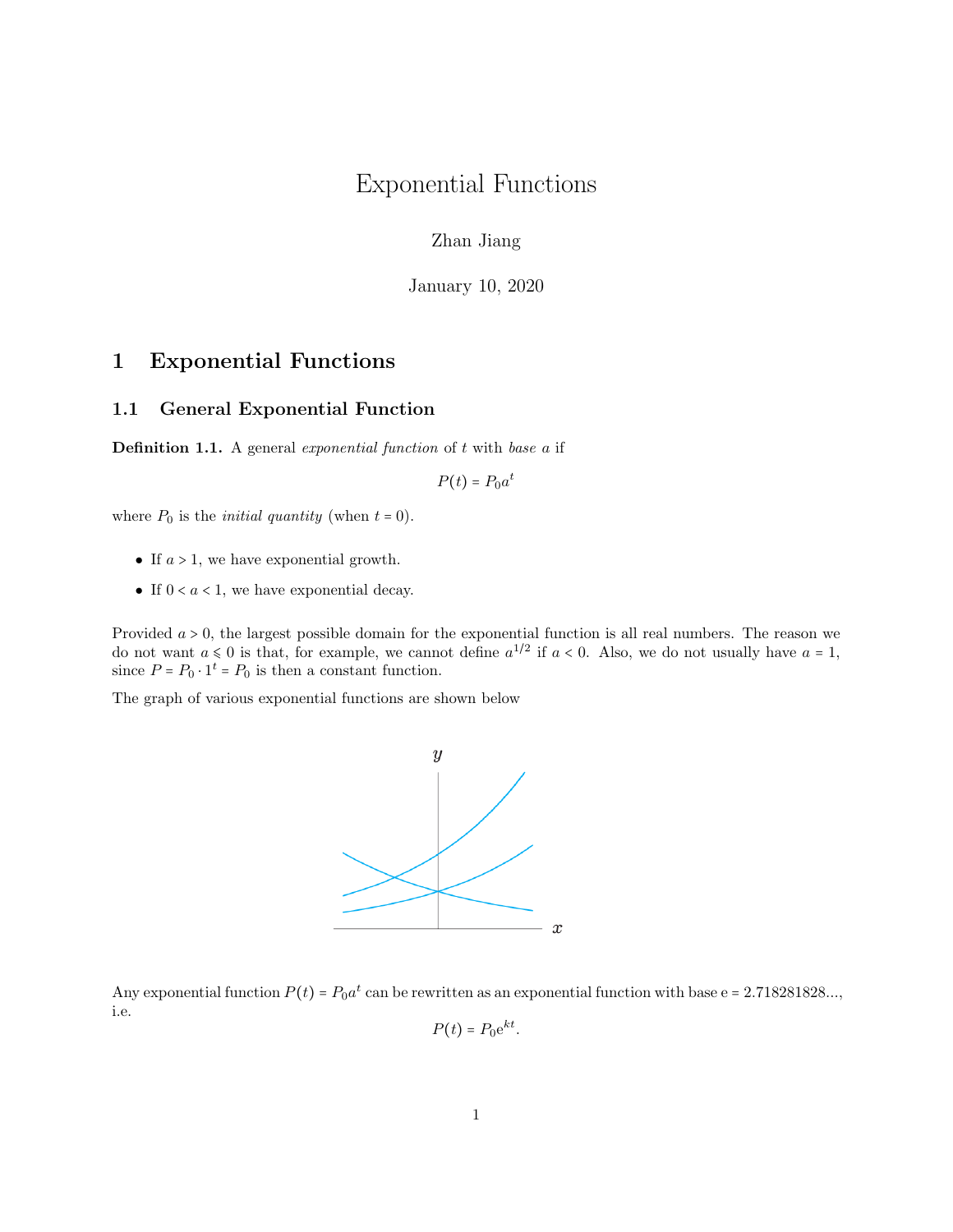The relationship between  $a$  and  $k$  is following

$$
\mathcal{P}_0 a^t = \mathcal{P}_0 e^{kt}
$$

$$
a^t = (e^k)^t
$$

$$
a = e^k \text{ or } k = \ln(a)
$$

- $r = a 1$  is called growth rate.
- $k$  is called *continuous growth rate.*

#### QUESTIONS

- 1. For following functions, what is the initial quantity? What is the growth rate? State if the growth rate is continuous.
	- (a)  $P = 5(1.07)^t$
	- (b)  $P = 7.7(0.92)^t$
	- (c)  $P = 3.2e^{0.03t}$
	- (d)  $P = 15e^{-0.06t}$

2. Let  $f(t) = Q_0 a^t = Q_0 (1 + r)^t$ . Suppose that  $f(5) = 75.94$  and  $f(7) = 170.86$ . Find the base a and the growth rate r.

- 3. An air-fresher starts with 30 grams and evaporates over time. In each of the following cases, write a formula for the quantity  $Q$  in grams, of air-freshener remaining, t days after the start. The decrease is
	- (a) 2 grams a day
	- (b) 12% a day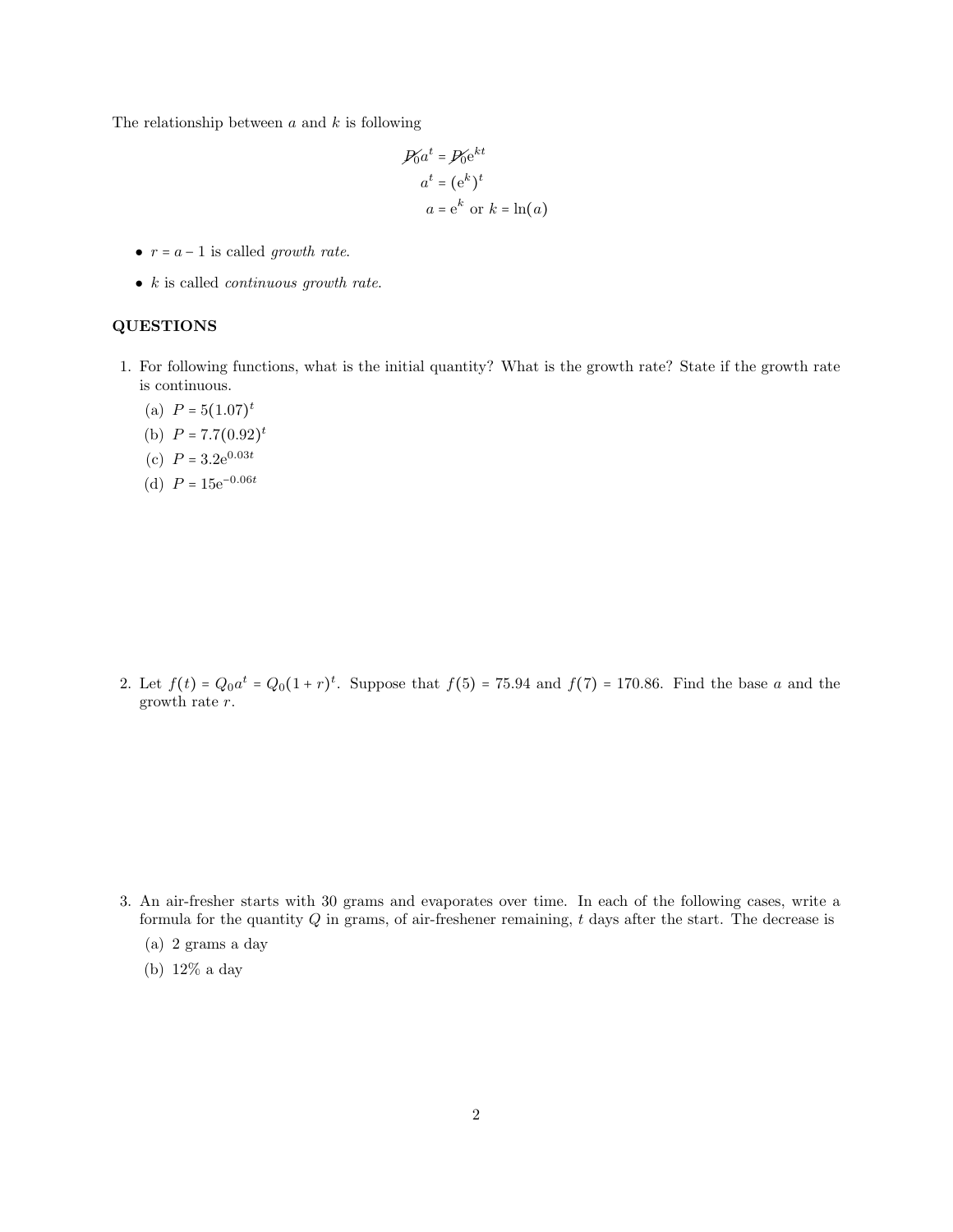4. The table gives the number of North American houses (millions) with analog cable TV.

| Year   |           | 001<br>-4  | റവ പ | 2013<br>J13     |     |
|--------|-----------|------------|------|-----------------|-----|
| Houses | ച<br>10.9 | 1 ດ<br>19. | 8.   | $\Omega$<br>J.Y | ∪.⊍ |

(a) Plot the number of houses  $H$  in millions, with cable TV versus year, Y.

(b) Could  $H$  be a linear function of  $Y$ ? Why or why not?

(c) Could  $H$  be an exponential function of  $Y$ ? Why or why not?

- 5. The exponential functions  $y = a \cdot b^x$ ,  $y = c \cdot d^x$  and  $y = p \cdot q^x$  have  $b, d, q$  positive.
	- (a) Which of the constants  $a, c, p$  must be positive?
	- (b) Which of the constants  $a, b, c, d, p, q$  must be between 0 and 1?
	- (c) Which two of the constants  $a, b, c, d, p, q$  must be equal?
	- (d) What information about the constants  $a$  and  $b$  does the point  $(1, 1)$  provide?



6. Give a possible formula for the functions graphed below.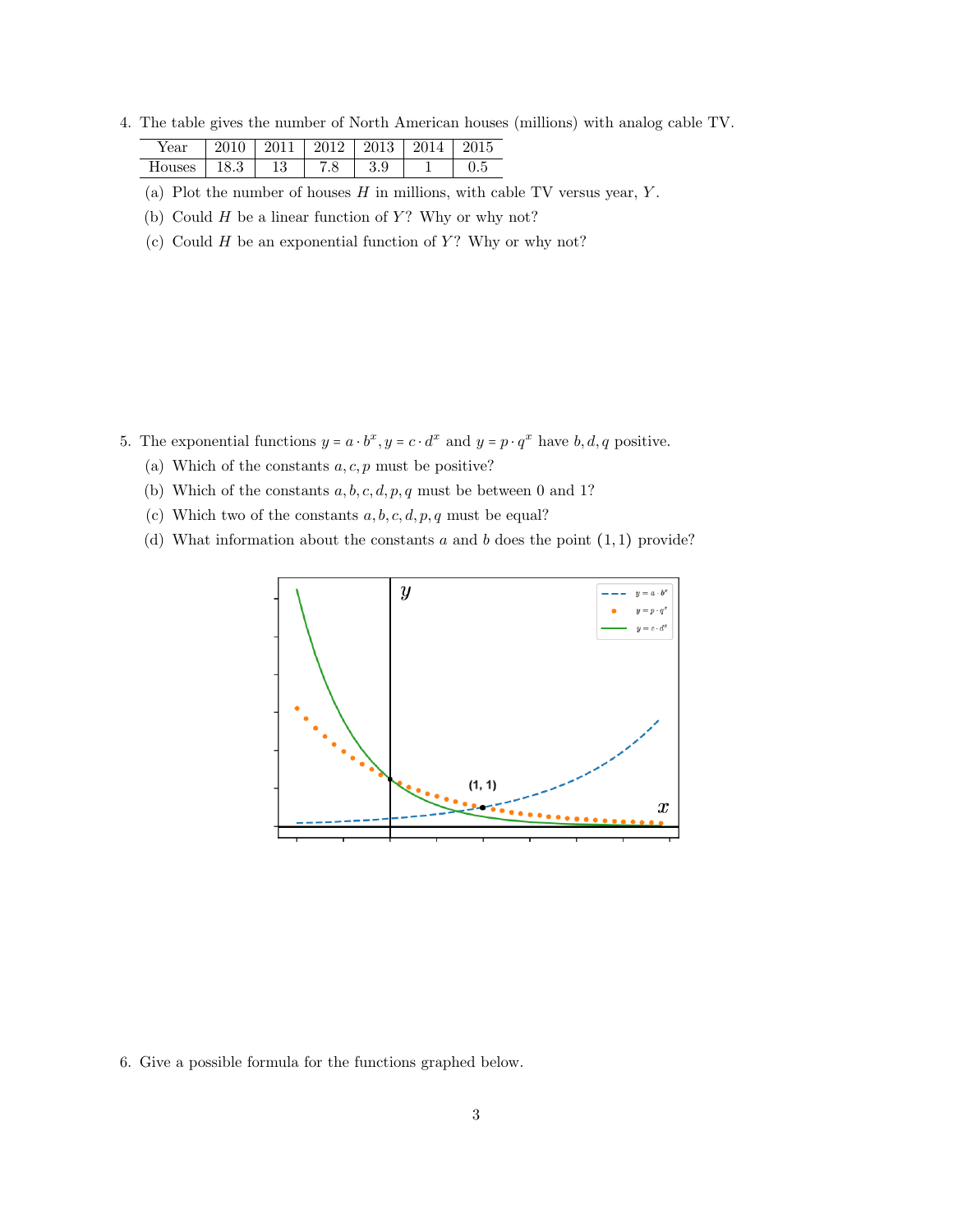

### 1.2 Horizontal Asymptote

If a function is of the form  $y = Q_0(1 - e^{-kt})$  (or  $y = Q_0(1 - a^t)$  with  $0 < a < 1$ ), then the graph approaches  $y = Q_0$  as t becomes larger and larger. The horizontal line  $y = Q_0$  is called a *horizontal asymptote*.



## 1.3 Half-Life and Doubling Time

The half-life of an exponentially decaying quantity is the time required for the quantity to be reduced by a factor of one half.

The *doubling time* of an exponentially increasing quantity is the time required for the quantity to double.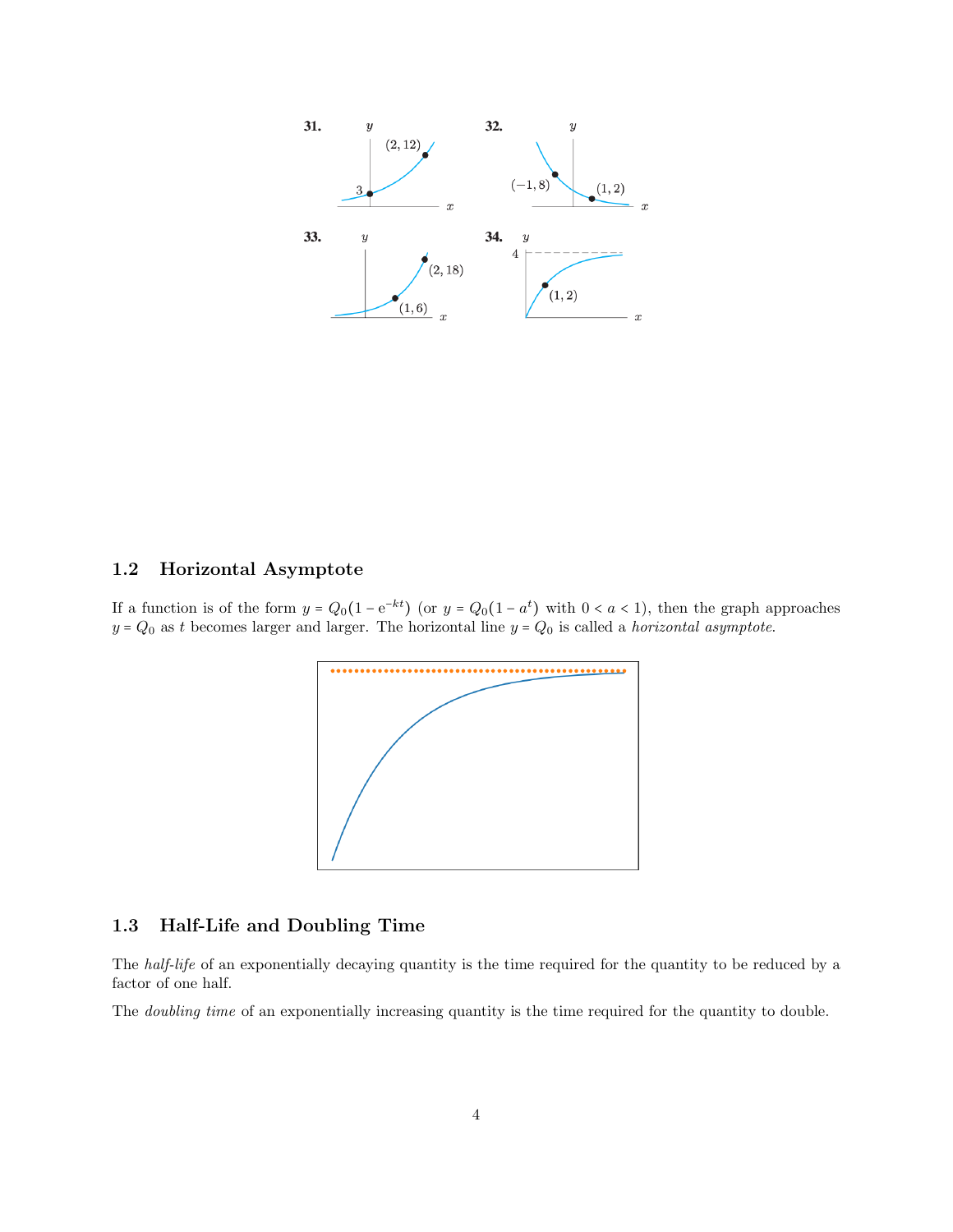If an exponential function  $y = P_0 a^t$   $(0 < a < 1)$  has half-life  $t_0$ , then we know that  $P_0 a^{t_0} = \frac{1}{2} P_0$ . Therefore

$$
P_0 a^{t_0} = \frac{1}{2} P_0
$$
  
\n
$$
a^{t_0} = 1/2
$$
  
\n
$$
a = (1/2)^{1/t_0}.
$$

Can you derive a similar formula for the base a in terms of doubling time  $t_0$ ?

#### QUESTIONS:

- 1. According to the EPA, sales of electronic devices in the US doubled between 1997 and 2009, when 438 million electronic devices sold.
	- (a) Find an exponential function,  $S(t)$ , to model sales in millions since 1997.
	- (b) What was the annual percentage growth rate between 1997 and 2009?

# 2 Concavity

The graph of a function is

- *concave up* if it bends upward as we move left to right;
- concave down if it bends downward.

A line is neither concave up nor concave down.



#### QUESTIONS:

1. What is the concavity of the graph of an exponential function  $y = P_0 a^t$ ? Does it depend on the value of  $a$  or  $P_0$ ?